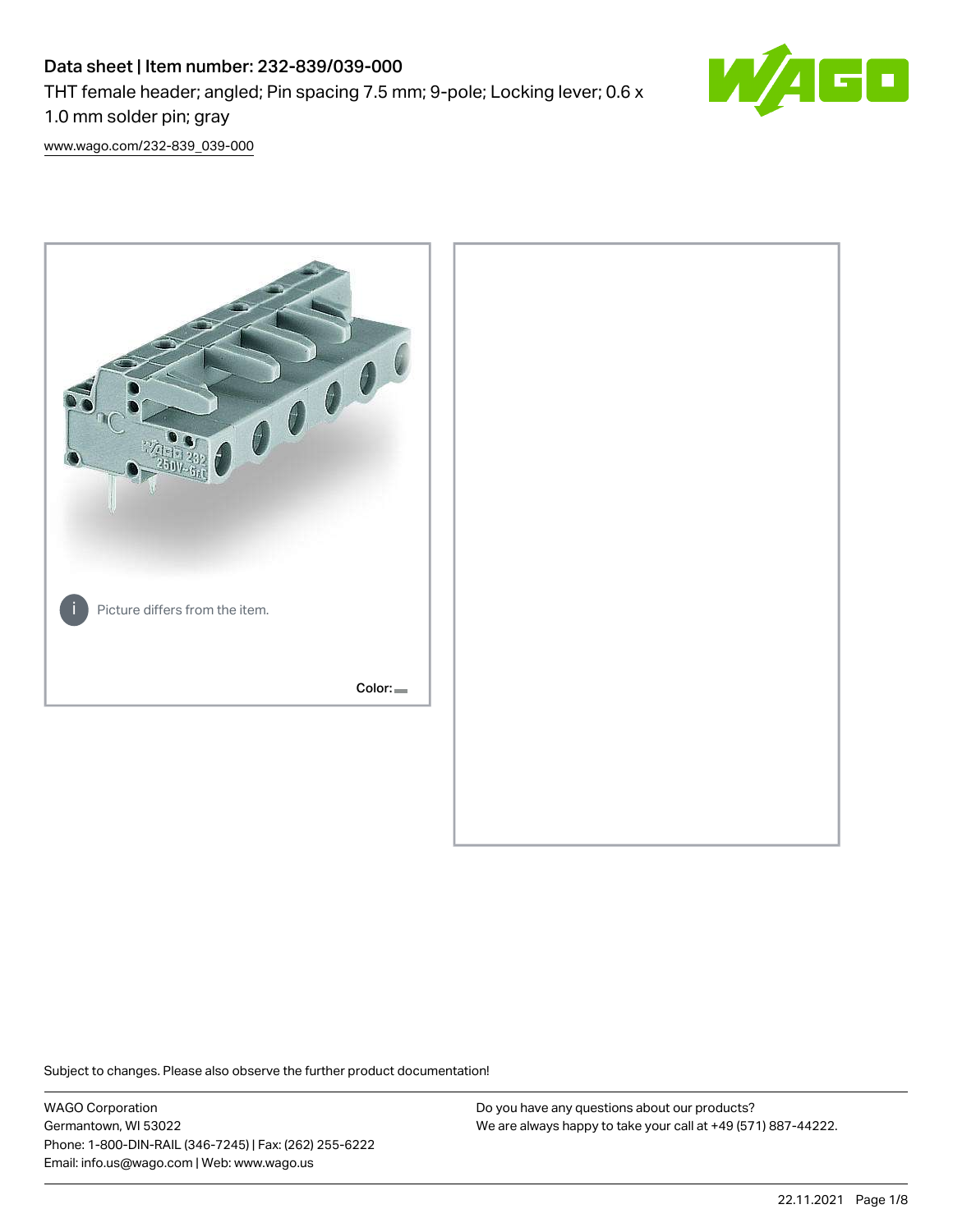

Dimensions in mm

 $L =$  (pole no.  $-1$ ) x pin spacing  $+5$  mm  $+ 1.5$  mm

Distance to first solder pin: 2.2 mm

2- to 3-pole female connectors – one latch only

#### Item description

- **Horizontal or vertical PCB mounting via straight or angled solder pins**
- For board-to-board and board-to-wire connections
- $\blacksquare$ Touch-proof PCB outputs
- $\blacksquare$ Easy-to-identify PCB inputs and outputs
- **Now With coding fingers**

Subject to changes. Please also observe the further product documentation!

WAGO Corporation Germantown, WI 53022 Phone: 1-800-DIN-RAIL (346-7245) | Fax: (262) 255-6222 Email: info.us@wago.com | Web: www.wago.us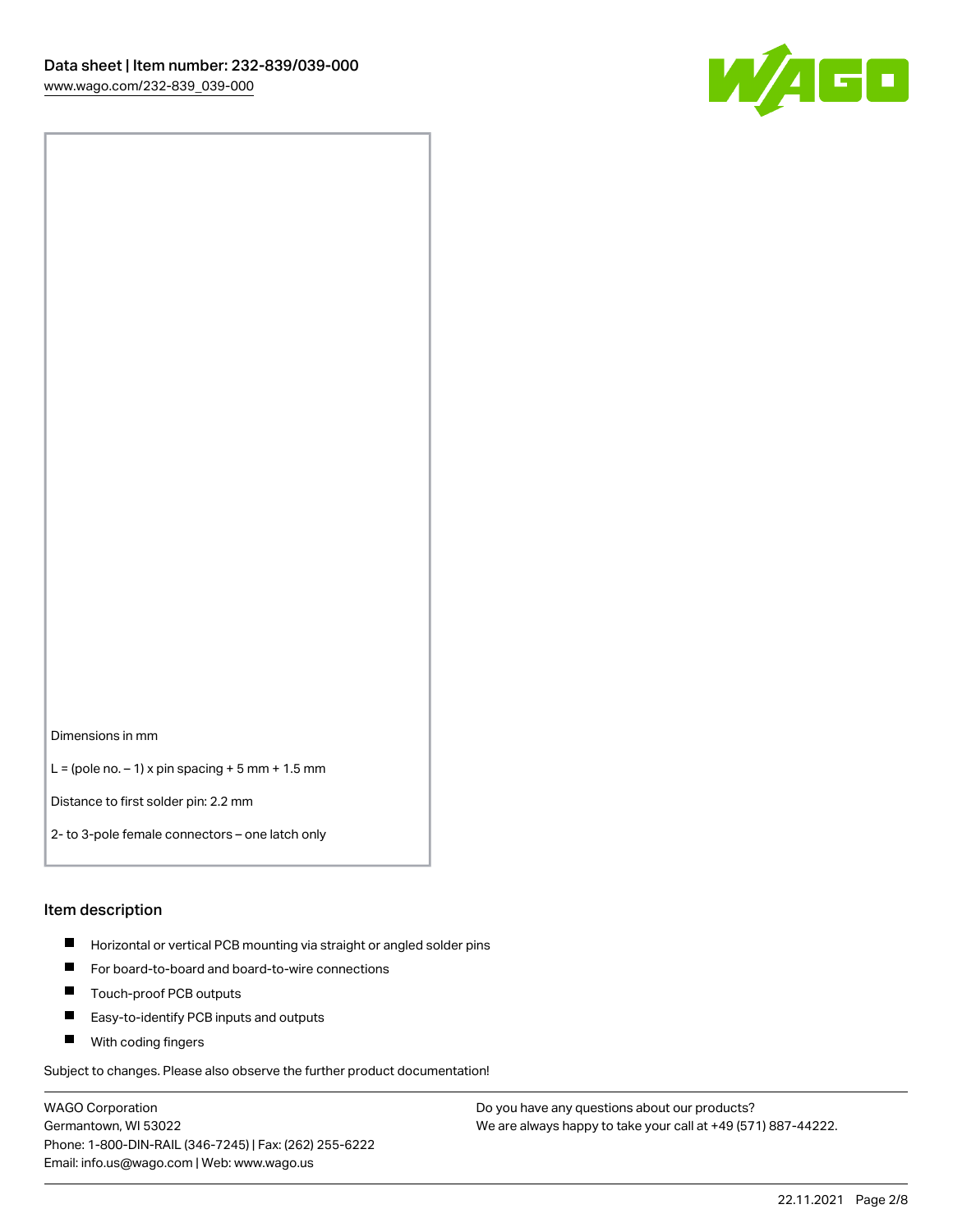

# Data

| Safety information 1 | The <i>MCS – MULTI CONNECTION SYSTEM</i> includes connectors<br>without breaking capacity in accordance with DIN EN 61984. When<br>used as intended, these connectors must not be connected<br>/disconnected when live or under load. The circuit design should<br>ensure header pins, which can be touched, are not live when<br>unmated. |
|----------------------|--------------------------------------------------------------------------------------------------------------------------------------------------------------------------------------------------------------------------------------------------------------------------------------------------------------------------------------------|
| Variants:            | Other pole numbers<br>3.8 mm pin projection for male headers with straight solder pins<br>Gold-plated or partially gold-plated contact surfaces<br>Other versions (or variants) can be requested from WAGO Sales or<br>configured at https://configurator.wago.com/                                                                        |

# Electrical data

## IEC Approvals

| Ratings per                 | IEC/EN 60664-1                                                       |  |
|-----------------------------|----------------------------------------------------------------------|--|
| Rated voltage (III / 3)     | 500 V                                                                |  |
| Rated surge voltage (III/3) | 6 <sub>k</sub> V                                                     |  |
| Rated voltage (III/2)       | 630 V                                                                |  |
| Rated surge voltage (III/2) | 6 <sub>k</sub> V                                                     |  |
| Nominal voltage (II/2)      | 1000V                                                                |  |
| Rated surge voltage (II/2)  | 6 <sub>k</sub> V                                                     |  |
| Rated current               | 12A                                                                  |  |
| Legend (ratings)            | (III / 2) $\triangleq$ Overvoltage category III / Pollution degree 2 |  |

## UL Approvals

| Approvals per                  | UL 1059 |
|--------------------------------|---------|
| Rated voltage UL (Use Group B) | 300 V   |
| Rated current UL (Use Group B) | 15 A    |
| Rated voltage UL (Use Group D) | 300 V   |
| Rated current UL (Use Group D) | 10 A    |

# Ratings per UL

| Rated voltage UL 1977 | 600 V |
|-----------------------|-------|
| Rated current UL 1977 |       |

Subject to changes. Please also observe the further product documentation!

| <b>WAGO Corporation</b>                                | Do you have any questions about our products?                 |
|--------------------------------------------------------|---------------------------------------------------------------|
| Germantown, WI 53022                                   | We are always happy to take your call at +49 (571) 887-44222. |
| Phone: 1-800-DIN-RAIL (346-7245)   Fax: (262) 255-6222 |                                                               |
| Email: info.us@wago.com   Web: www.wago.us             |                                                               |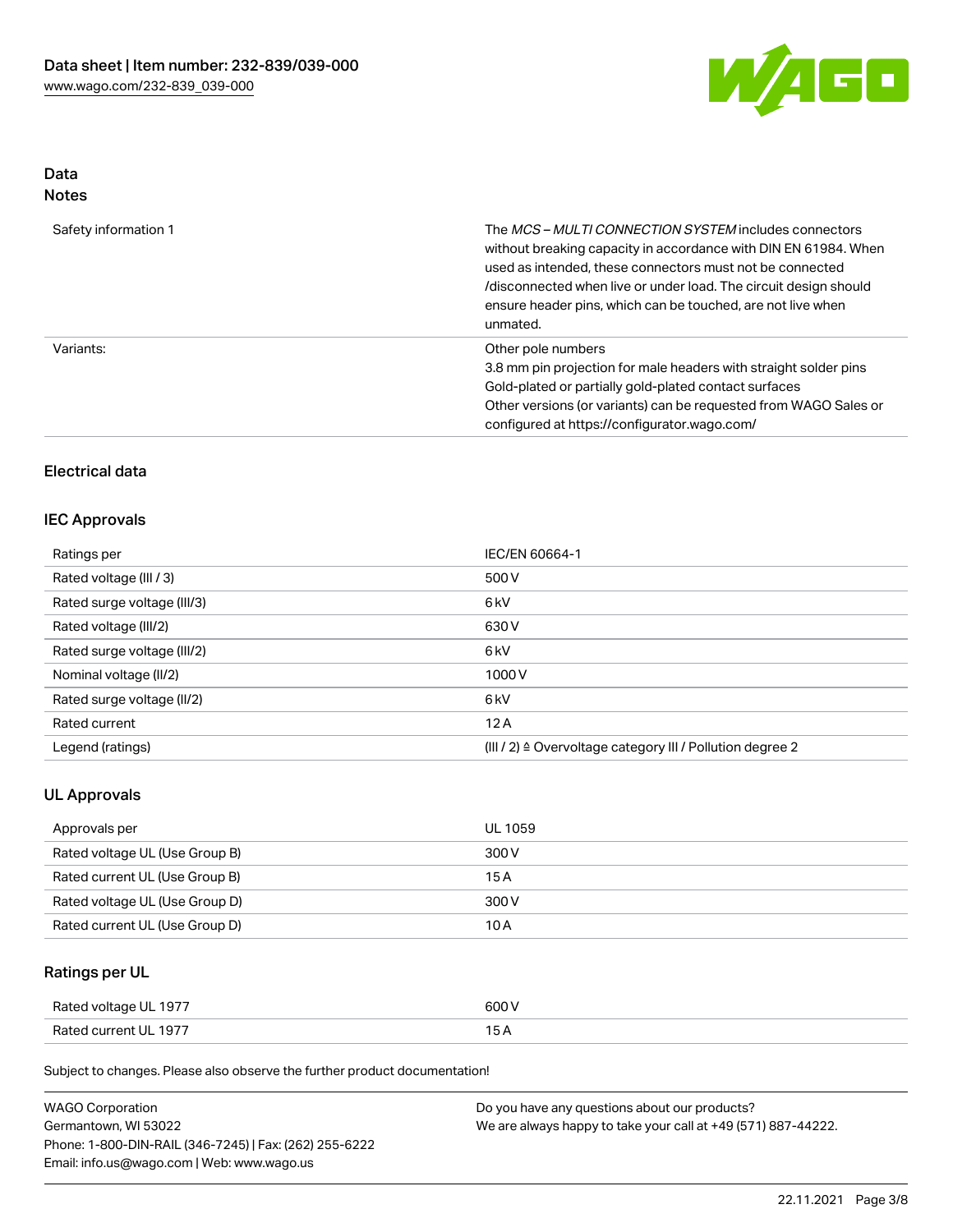

# CSA Approvals

| Approvals per                          | <b>CSA</b>            |  |
|----------------------------------------|-----------------------|--|
| Rated voltage CSA (Use Group B)        | 300V                  |  |
| Rated current CSA (Use Group B)        | 15A                   |  |
| Rated voltage CSA (Use Group D)        | 300V                  |  |
| Rated current CSA (Use Group D)        | 10A                   |  |
| <b>Connection data</b>                 |                       |  |
| Total number of potentials             | 9                     |  |
| Number of connection types             | $\mathbf{1}$          |  |
| Number of levels                       | 1                     |  |
| <b>Connection 1</b><br>Number of poles | 9                     |  |
| Physical data                          |                       |  |
| Pin spacing                            | 7.5 mm / 0.295 inch   |  |
| Width                                  | 80.8 mm / 3.181 inch  |  |
| Height                                 | 16.6 mm / 0.654 inch  |  |
| Height from the surface                | 11.6 mm / 0.457 inch  |  |
| Depth                                  | 18.25 mm / 0.719 inch |  |
| Solder pin length                      | 5 <sub>mm</sub>       |  |
| Solder pin dimensions                  | $0.6 \times 1$ mm     |  |
| Drilled hole diameter with tolerance   | $1.3$ $(+0.1)$ mm     |  |

## Plug-in connection

| Contact type (pluggable connector) | Female header |
|------------------------------------|---------------|
| Connector (connection type)        | for PCB       |
| Mismating protection               | No            |
| Mating direction to the PCB        | 0°            |
| Locking of plug-in connection      | locking lever |

# PCB contact

| <b>PCB Contact</b>     |                                            |
|------------------------|--------------------------------------------|
| Solder pin arrangement | over the entire female connector (in-line) |

Subject to changes. Please also observe the further product documentation!

| <b>WAGO Corporation</b>                                | Do you have any questions about our products?                 |
|--------------------------------------------------------|---------------------------------------------------------------|
| Germantown. WI 53022                                   | We are always happy to take your call at +49 (571) 887-44222. |
| Phone: 1-800-DIN-RAIL (346-7245)   Fax: (262) 255-6222 |                                                               |
| Email: info.us@wago.com   Web: www.wago.us             |                                                               |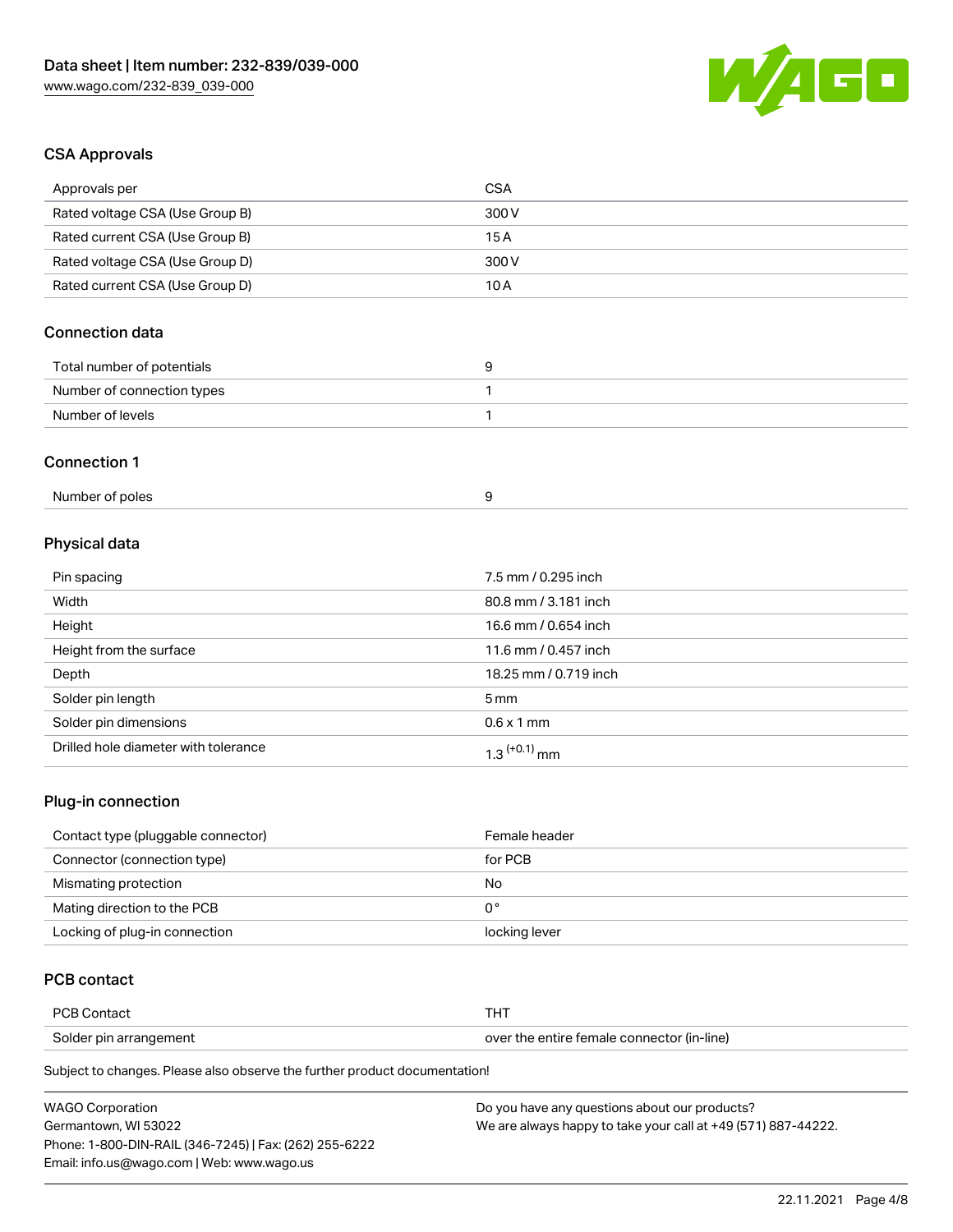

Number of solder pins per potential 1

### Material data

| Color                       | gray              |
|-----------------------------|-------------------|
| Material group              |                   |
| Insulation material         | Polyamide (PA66)  |
| Flammability class per UL94 | V <sub>0</sub>    |
| Contact material            | Copper alloy      |
| Contact plating             | tin-plated        |
| Fire load                   | $0.22$ MJ         |
| Weight                      | 10.7 <sub>g</sub> |

### Environmental requirements

| Limit temperature range | $-60+85 °C$ |  |
|-------------------------|-------------|--|
|-------------------------|-------------|--|

## Commercial data

| Product Group         | 3 (Multi Conn. System) |
|-----------------------|------------------------|
| PU (SPU)              | 25 Stück               |
| Packaging type        | box                    |
| Country of origin     | DE                     |
| <b>GTIN</b>           | 4044918626477          |
| Customs tariff number | 85366990990            |

## Approvals / Certificates

#### Ship Approvals

| Logo | Approval                                                | <b>Additional Approval Text</b> | Certificate<br>name                |
|------|---------------------------------------------------------|---------------------------------|------------------------------------|
| ABS  | <b>ABS</b><br>American Bureau of Shipping               |                                 | $19-$<br>HG15869876-<br><b>PDA</b> |
|      | <b>DNV GL</b><br>Det Norske Veritas, Germanischer Lloyd | $\overline{\phantom{0}}$        | TAE000016Z                         |

#### UL-Approvals

| Logo | Approval                       | Additional Approval Text | Certificate<br>name |
|------|--------------------------------|--------------------------|---------------------|
|      | UR                             | <b>UL 1059</b>           | E45172              |
|      | Underwriters Laboratories Inc. |                          |                     |

Subject to changes. Please also observe the further product documentation!

| <b>WAGO Corporation</b>                                | Do you have any questions about our products?                 |
|--------------------------------------------------------|---------------------------------------------------------------|
| Germantown, WI 53022                                   | We are always happy to take your call at +49 (571) 887-44222. |
| Phone: 1-800-DIN-RAIL (346-7245)   Fax: (262) 255-6222 |                                                               |
| Email: info.us@wago.com   Web: www.wago.us             |                                                               |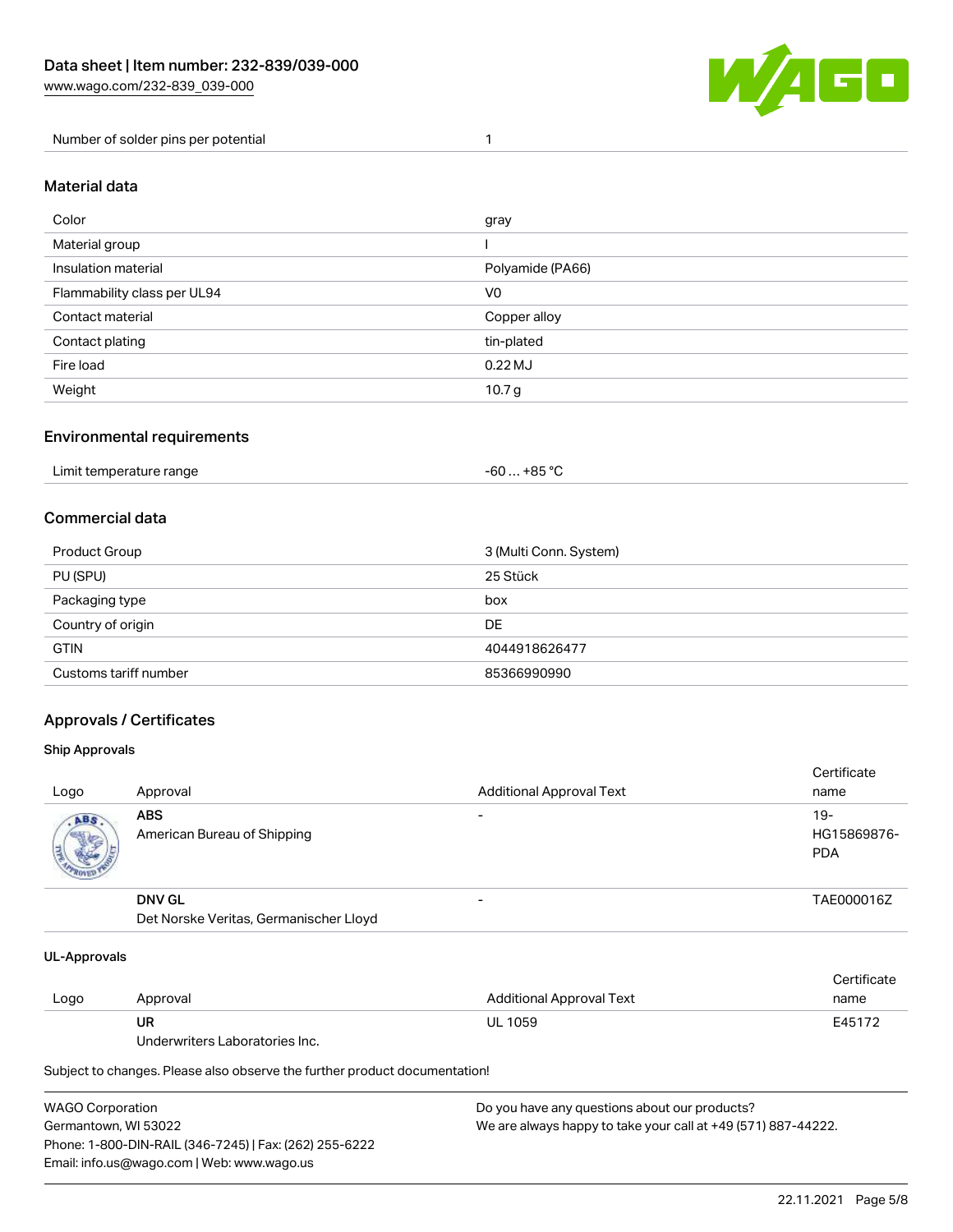

UL 1977 **E 45171** 



| ltem no.: 210-136<br>Test plug; 2 mm Ø; with 500 mm cable                                                                    | www.wago.com/210-136 |
|------------------------------------------------------------------------------------------------------------------------------|----------------------|
| ltem no.: 231-662<br>Test plugs for female connectors; for 7.5 mm and 7.62 mm pin spacing; 2,50 mm <sup>2</sup> ; light gray | www.wago.com/231-662 |

# Downloads Documentation

| <b>Additional Information</b> |            |        |          |
|-------------------------------|------------|--------|----------|
| Technical explanations        | 2019 Apr 3 | pdf    | Download |
|                               |            | 2.0 MB |          |

# CAD files

# CAE data

| EPLAN Data Portal 232-839/039-000 | URL | Download |
|-----------------------------------|-----|----------|
| EPLAN Data Portal 232-839/039-000 | URL | Download |

#### PCB Design

Subject to changes. Please also observe the further product documentation!

WAGO Corporation Germantown, WI 53022 Phone: 1-800-DIN-RAIL (346-7245) | Fax: (262) 255-6222 Email: info.us@wago.com | Web: www.wago.us Do you have any questions about our products? We are always happy to take your call at +49 (571) 887-44222.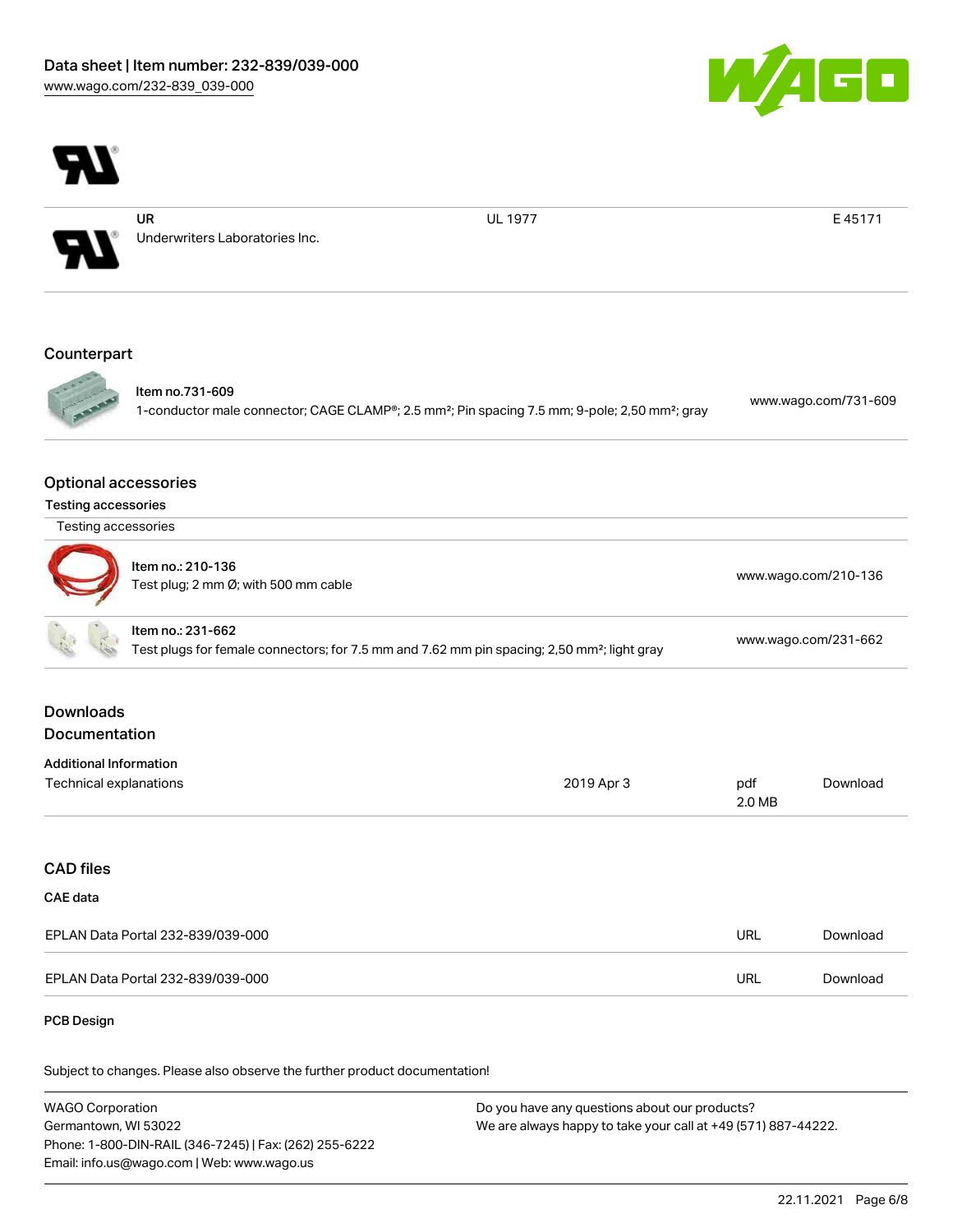

URL [Download](https://www.wago.com/global/d/UltraLibrarian_URLS_232-839_039-000)

Symbol and Footprint 232-839/039-000

CAx data for your PCB design, consisting of "schematic symbols and PCB footprints", allow easy integration of the WAGO component into your development environment.

#### Supported formats:

- П Accel EDA 14 & 15
- $\blacksquare$ Altium 6 to current version
- $\blacksquare$ Cadence Allegro
- $\blacksquare$ **DesignSpark**
- $\blacksquare$ Eagle Libraries
- $\blacksquare$ KiCad
- $\blacksquare$ Mentor Graphics BoardStation
- $\blacksquare$ Mentor Graphics Design Architect
- $\blacksquare$ Mentor Graphics Design Expedition 99 and 2000
- $\blacksquare$ OrCAD 9.X PCB and Capture
- П PADS PowerPCB 3, 3.5, 4.X, and 5.X
- $\blacksquare$ PADS PowerPCB and PowerLogic 3.0
- $\blacksquare$ PCAD 2000, 2001, 2002, 2004, and 2006
- $\blacksquare$ Pulsonix 8.5 or newer
- $\blacksquare$ **STL**
- $\blacksquare$ 3D STEP
- $\blacksquare$ TARGET 3001!
- $\blacksquare$ View Logic ViewDraw
- П Quadcept
- $\blacksquare$ Zuken CadStar 3 and 4
- $\blacksquare$ Zuken CR-5000 and CR-8000

PCB Component Libraries (EDA), PCB CAD Library Ultra Librarian

#### Environmental Product Compliance

#### Compliance Search

| Environmental Product Compliance 232-839/039-000                                   | URL | Download |
|------------------------------------------------------------------------------------|-----|----------|
| THT female header; angled; Pin spacing 7.5 mm; 9-pole; Locking lever; 0.6 x 1.0 mm |     |          |
| solder pin; gray                                                                   |     |          |

#### Installation Notes

Subject to changes. Please also observe the further product documentation!

WAGO Corporation Germantown, WI 53022 Phone: 1-800-DIN-RAIL (346-7245) | Fax: (262) 255-6222 Email: info.us@wago.com | Web: www.wago.us